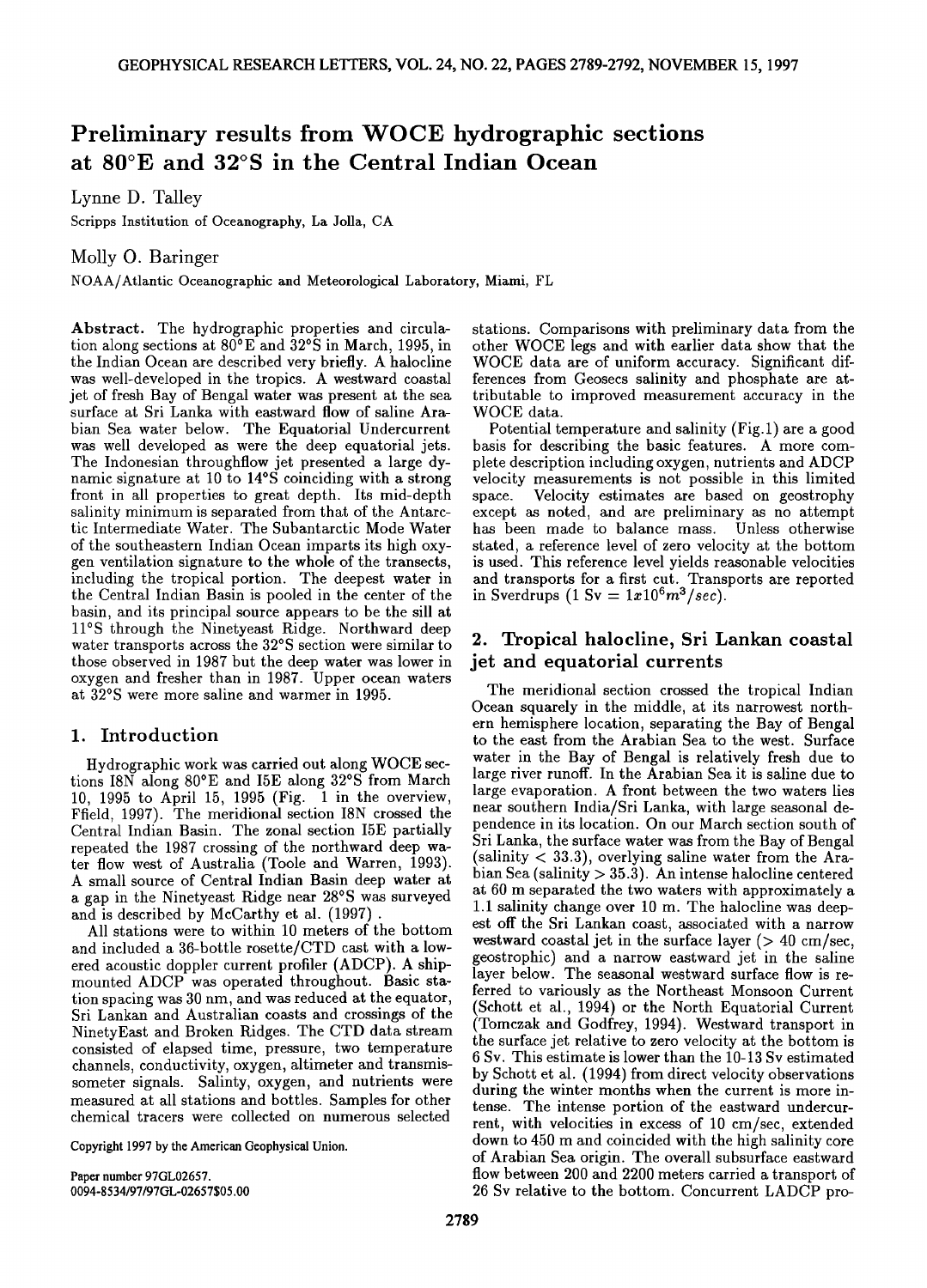

1000<br>سياسا بيليو Figure 1. (a) Dynamic height at the sea surface rela-

tive to 3000 dbar (dyn m) along I8N at 80°E (left) and I5E at 32°S (right). (b) Potential temperature along I8N at 80°E (left) and I5E at 32°S (right). (c) Salinity along I8N at 80°E (left) and I5E at 32°S (right). Station positions are shown in the map of the Indian Ocean WOCE expedition contained in this issue (Ffield, 1997).

files suggest that the eastward flow might not be this deep so the transport might be overestimated.

The tropical mixed layer temperature sometimes exceeded 31°C in the daytime. Thus the section was within the Pacific/Indian warm pool. Except for a marked diurnal surface heating which affected the upper 10 meters, the surface layer was relatively well mixed to the top of the halocline. Winds were light in this region. On some occasions, when the diurnal heating had produced a thin, warm layer at the top, it was also relatively salty, suggesting that evaporation might contribute to maintaining the vertical uniformity of the mixed layer.

At the equator, surface current velocities were about 70 cm/sec westward. Temperature/salinity/density indicate an eastward undercurrent centered at about 80 m on this March section, in accord with seasonal climatology (Knox and Anderson, 1985). The equatorial currents were confined between fronts at 4°N and 4°S. The freshest surface water lay just outside this equatorial band and the halocline was most intense within the equatorial band. These may be consistent with upwelling of saline water. Brunt-Vaisala frequency and LADCP profiles (neither shown) have short vertical scales to the ocean bottom within 3 degrees of the equator as in the Pacific and Atlantic Oceans, indicating the presence of the stacked equatorial jets (Luyten and Swallow, 1976). Just south of the equator was an eastward equatorial countercurrent, with surface velocities  $> 70$  cm/sec based on both ADCP and geostrophic shear. This current extended to about 1100 m; its eastward transport was about 55 Sv, with 18 Sv in the upper  $100$  m.

# 3. The 10°S front and the Indonesian throughflow

A front at about 10°S separates the tropical waters from the Indonesian throughflow jet. The throughflow jet lies between 10 and 14°S, extending zonally westward from Java, carrying a surface-to-intermediate layer of relatively fresh water (Gordon et al., 1997). Oxygen and nutrients in the jet are similar to those of the tropical Indian Ocean. On the southern side of the jet is a major front in oxygen and nutrients, with oxygen increasing towards the south from 2.5 ml/l to 4.5 ml/l at 400 m across 1 degree latitude. The low salinity extends down to about 1200 m and is clearly separated from the Antarctic Intermediate Water (AAIW) core whose salinity minimum is well-developed south of 18°S. We identify the 10-14°S core as being of throughflow rather than AAIW origin because of its low oxygen and higher density and large-scale property maps (not shown). Fieux et al. (1994) observed properties similar to the jet core near Java and concluded that it was a mixture of low oxygen North Indian Deep Water and Banda Sea Intermediate Water. The throughflow jet has the largest surface dynamic height signature for the whole cruise (Fig. 1a), with a 50 cm change and westward surface geostrophic velocities  $> 30$  cm/sec; the ADCP suggests 70 cm/sec (not shown). Geostrophic transport is 21 Sv westward in the top 1500 m, with 6 Sy in the upper 100 m relative to the ocean bottom.

#### 4. Subtropical gyre

South of 14°S lies the oxygen-rich subtropical gyre. An oxygen maximum is apparent to the south along the I8N and I5E sections (Fig. 2) centered at 26.8  $\sigma_{\theta}$ ; this is the northward extension of the Subantarctic Mode Water (SAMW) which is ventilated in the southeastern Indian Ocean (McCartney, 1982). A weak oxygen maximum at the same density extends well north of 14°S. This is the densest water which ventilates the subtropical gyre in the Indian Ocean. Along the I5E section the SAMW is also marked by a potential vorticity minimum, reflecting its origin as a deep convective layer north of the Subantarctic Front (Fig. 2).

The upper subtropical gyre contains the saline Subtropical Underwater extending equatorward from the subtropical evaporation cell. South of a front at 24°S, the highest salinity is at the surface, and rises to greater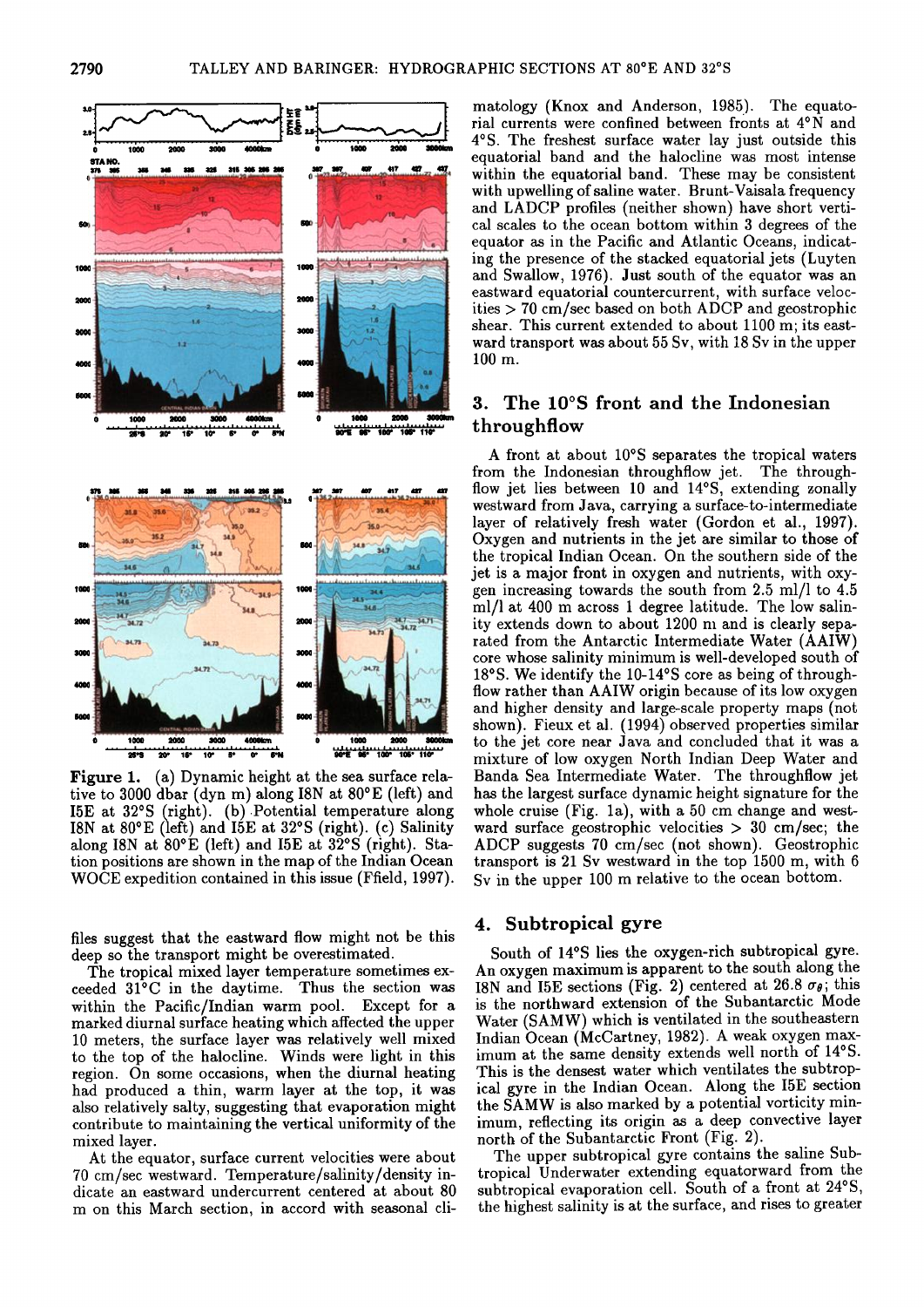

Figure 2. Salinity along the 1995 I5E section with  $\sigma_{\theta}$  as the vertical coordinate. Dots represent the oxy**gen maximum, marking more recently ventilated waters. Planetary potential vorticity with values less than**   $60x10^{-14}(cms)^{-1}$  is shaded. The low potential vorticity centered at 26.8  $\sigma_{\theta}$ , containing an oxygen maximum, is **the Subantarctic Mode Water.** 

than 36.1 psu east of 100<sup>o</sup>E. Properties are nearly uni**form along the isopycnals which lie between 100m depth**   $(26.5 \sigma_{\theta})$  and the AAIW salinity minimum at 27.2  $\sigma_{\theta}$ , where there is slightly lower salinity between  $90^{\circ}E$  and **110øE (Fig. 2).** 

**The intermediate depths are dominated by AAIW, which extends northward to about 24øS before truncation north of 18øS by the throughflow jet and by the saline Indian Ocean Deep Water extending southward from its origin in the north (Red/Arabian Sea).** 

#### **5. Central Indian Basin deep water**

**The bottommost water of the Central Indian Basin is fed from the West Australia Basin through gaps in the Ninety-East Ridge (Warren, 1981, 1982). Warren (1982) showed the importance of a sill at 11øS, com**pared with a smaller sill at 5°S. Toole and Warren **(1993) showed a small leakage around 28øS which we sampled in detail (McCarthy et al., 1997). At 80øE** 

the largest bottom puddle of water at 80<sup>°</sup>E with temperature less than <sup>1°</sup>C is centered at 9°S, accompa**nied by large deep isopycnal slopes, suggesting an 11øS source (Fig. lb). A secondary bottom pool of cold wa**ter lies at 18°S; this is likely a southward extension of the 11°S bottom water (Warren, 1982). The mound**ing of the Central Indian Basin's deep waters in the middle is characteristic of bottom waters in almost all deep basins of the world ocean except in the presence of strong boundary currents or the ACC. The geostrophic shear is cyclonic within the deep basin (anticyclonic flow around the ridges) relative to the bottom.** 

**The deep water in the layer above the bottommost water enters the Central Indian Basin directly from the south across a broad saddle at about 35øS. The 1987 section (Toole and Warren, 1993) shows the high salinity and high oxygen of this northward-moving Circumpolar Water layer, centered at 3000-3500 m. This layer was evident on our meridional section (salinity maximum at 3000 m south of 21øS in Fig. lc).** 

## **6. Comparison with the 1987 32øS section**

**East of Broken Ridge, the zonal 32øS section (I5E) crossed the major source of deep water for the eastern Indian Ocean. It crisscrossed the zonal 1987 section (Toole and Warren, 1993; Robbins and Toole, 1997). Property distributions on both the 1987 and 1995 sections show the most saline and highest oxygen deep waters banked to the west against Broken Plateau with freshet and lower oxygen waters to the east (Fig. lc for 1995). This suggests that the newer water to the west and northward flow there. Salinity, oxygen and nutrients from the 1995 section show the northward 2000-** 



**Figure 3. Cumulative geostrophic transport into the Perth Basin integrated from west to east (positive values are northward): (a) above 2000 dbar and (b) below 2000 dbar for the 1995 32øS section (heavy) and the 1987 32øS section (light). Reference levels chosen are described in this text and follow Toole and Warren (1993).**